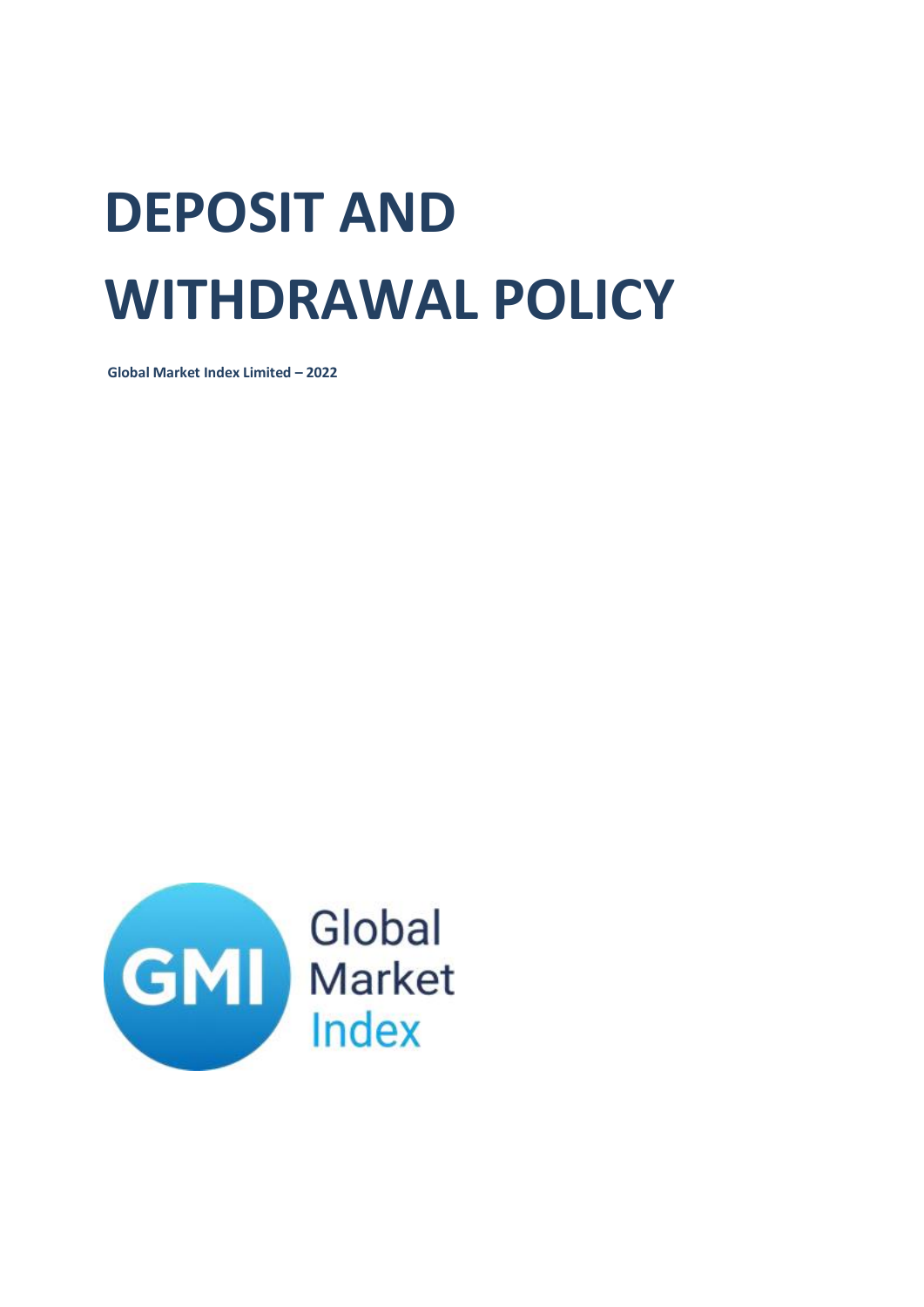

Global Market Index Limited (hereinafter referred to as "Company" or "GMI") is a regulated and licensed Dealer in Securities by the Vanuatu Financial Services Commission with the company number 14646. Its registered address is at BP 1276, Govant Building, Port Vila, Vanuatu.

Clients must read carefully and understand the conditions set out herein before proceeding with any monetary transaction.

## **ACKNOWLEDGEMENT**

The Client acknowledges that they read, understood and accepted the Deposit and Withdrawal Policy as amended from time to time, in addition to any other information and/or policy and/or agreement available on the Company's website ([www.gmimarkets.com\)](http://www.gmimarkets.com/).

## **DEPOSITS AND WITHDRAWALS**

- The Client acknowledges that GMI shall neither receive nor disburse Client's funds in cash currency or cash equivalents. All transactions between Client and GMI shall be performed by methods provided by the Company. The Company does not accept funds and/or payments for any trading account via a third party and the Company will not proceed in any funding of a trading account unless the depositor's name matches the name of the trading account holder.
- The Company actively complies with all anti-money laundering laws and regulations under all applicable domestic laws. On an ongoing basis, the Company shall review Clients' account activity for evidence of suspicious transactions that may be indicativeof money laundering activities. This review may include surveillance of:
	- (a) Money flows into and out of accounts.
	- (b) The origin and destination of transfers.
	- (c) Other activity outside the normal course of business.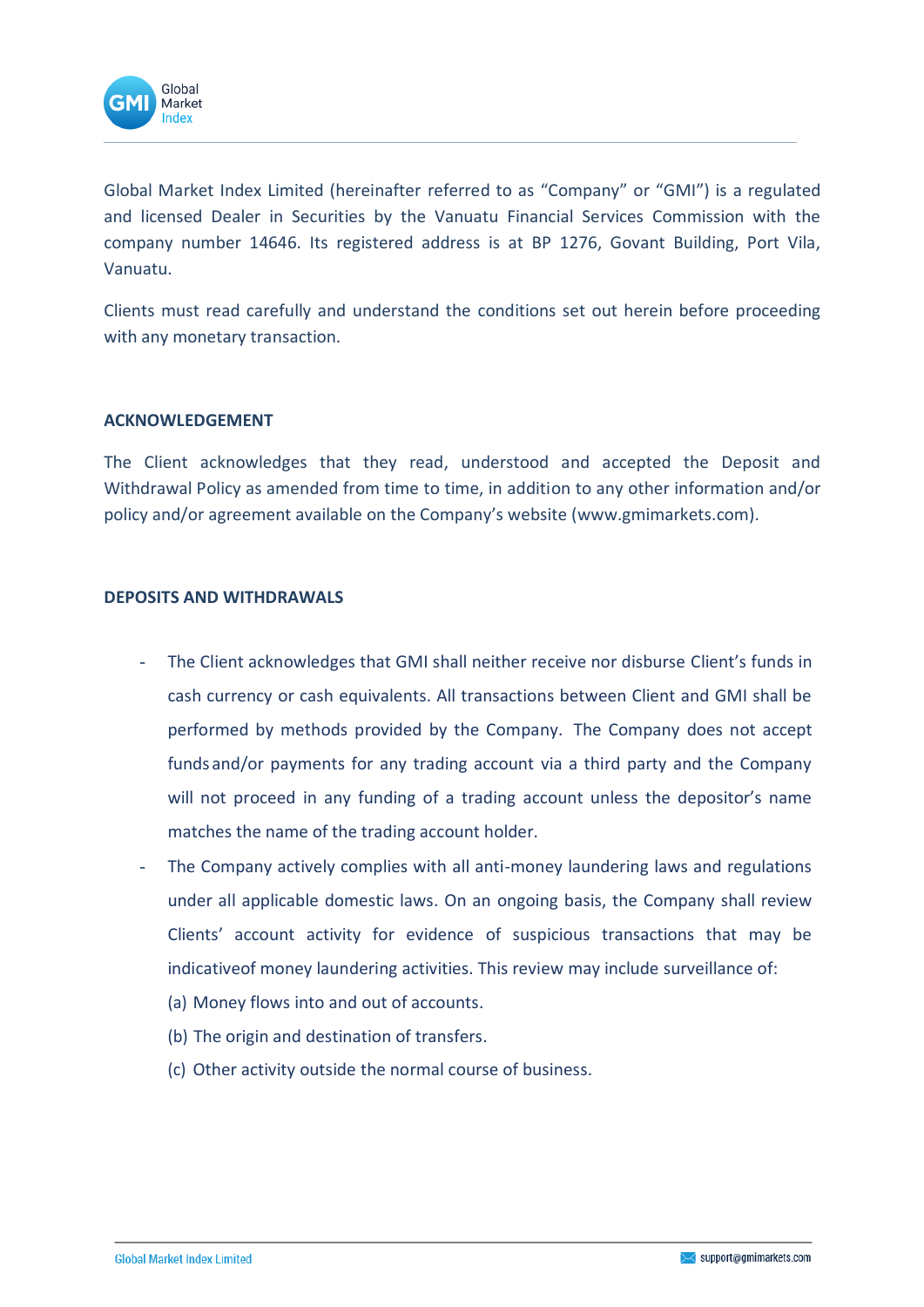

Upon the Company receiving an instruction from the Client to withdraw funds from the Client Account, the Company shall pay the said amount within the processing timelinesonce, if the following requirements are met:

(a) The withdrawal instruction includes all necessary information;

(b) The instruction is to make a transfer to the account of the Client; and

(c) At the moment of payment, the Client's free margin exceeds the amount specified in the withdrawal instruction including all payment charges.

- Withdrawals will only be affected towards the Client. The Company has the right in its absolute discretion not to affect withdrawals to any other third party or account. The Company will not affect withdrawals to anonymous accounts.
- The Client accepts that the full amount of their first deposit will be returned by the Company to the Client, upon a withdrawal request, to the same bank account and/or credit card and/or electronic wallet account the Client used for their first deposit.
- The Client agrees that when making a deposit of a certain amount through a specific bank account and/or card and/or electronic wallet, will be obliged to withdraw the full amount of that specific deposit from that specific bank account and/or card and/or electronic wallet before using another withdrawal method.
- The Company reserves the right to decline a withdrawal request of the Client asking for a specific transfer method and the Company has the right to suggest an alternative.
- The Client accepts the fact that delays may occur for deposits and withdrawals requests to be processed if the Company and/or any other bank and/or card processor and/or electronic wallets service provider are unable to verify the information provided by theClient.
- The Client agrees that the Company has the right to charge the Client any service fee, including deposit and withdrawal fees, charged by any bank and/or card processor and/or electronic wallets service provider, at any time and at the Company's sole discretion and without the consent of the Client.
- If the Client has any obligation to pay any amount to the Company which exceeds the Equity in the Client Account, the Client shall pay the excess amount immediately oncethe obligation arises.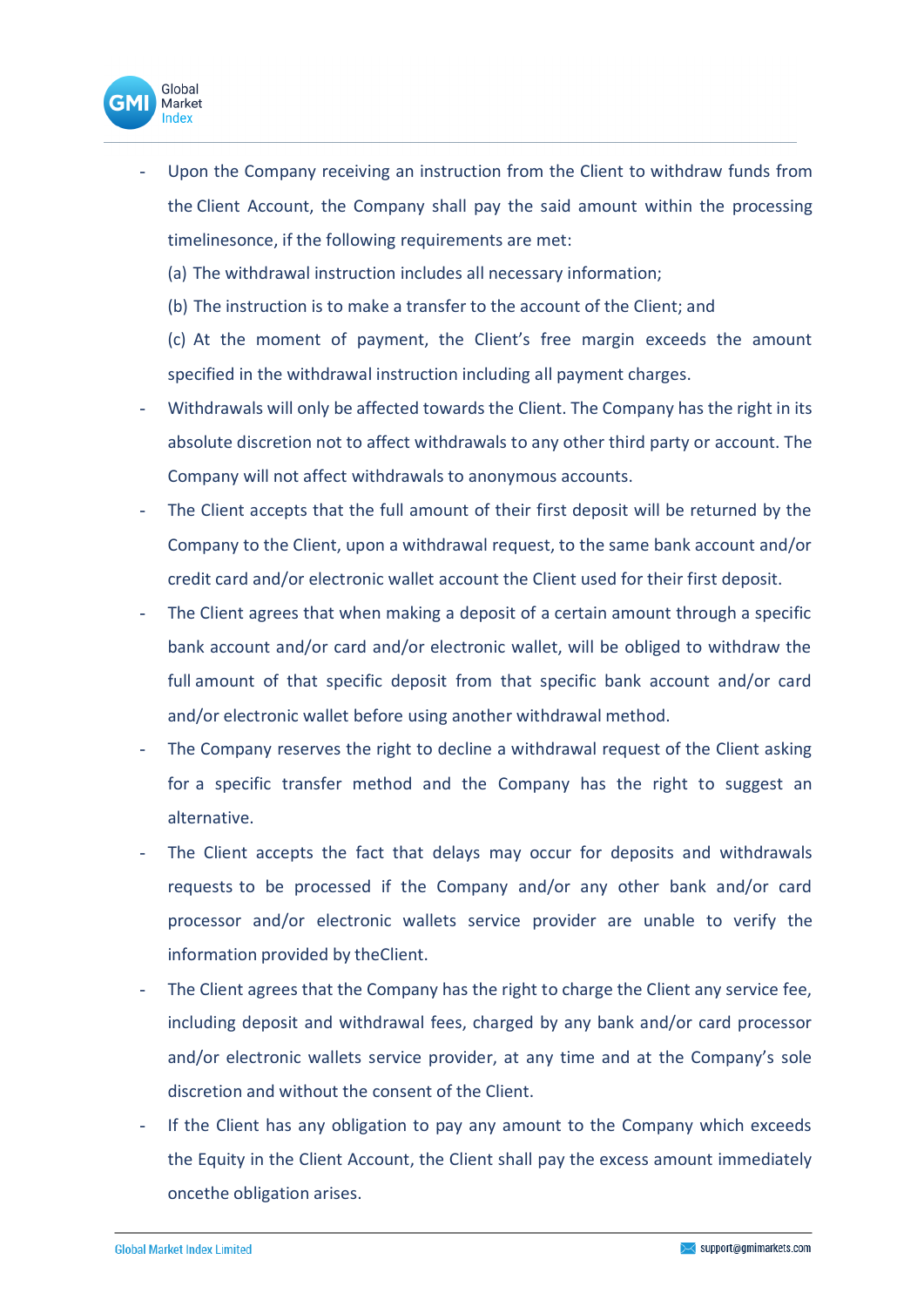

- Where a payment is due to the Company by the Client but enough cleared funds are not yet credited to the Client Account, the Company shall be entitled to treat the Client as having failed to make a payment to the Company and to close out the Client's Open Positions, exercise other default remedies against the Client and exercise its rights under the Agreement.
- Account holder is required to monitor account regularly, and ensure that available margin exists in the account prior to submitting the request, as such withdrawal may have an impact on existing open positions or trading strategy used.
- The Client acknowledges and accepts that when their bank and/or card and/or electronicaccount currency is different from the deposit currency assigned and/or the currency oftheir trading account, the currency conversion will be performed by the bank and/or card processor and/or electronic wallets service provider of the Client, at the prevailingexchange rate of the day and fees might apply.
- The Client is fully responsible for the payment details given to the Company and the Company accepts no responsibility for the Client's funds, if the details provided by theClient are wrong.
- The Client acknowledges and agrees that the funding of the accounts by credit card is done directly from the company website. The Client understands and accepts that the name on the credit card must match the name of the Client on the account with the company and that any deposits that do not match the above description will be rejected.
- The Client accepts the advice of the Company for him to allow the visual contact of the6 first and the last 4 digits of their card number only; and cover the CVV numbers of the back side of the card before sending a copy of their Card to the Company, for security purposes. The Client accepts that the rest of the information should remain visible such as the card holder Name, Expiry Date and Bank Name.
- The Client acknowledges and accepts that all credit card transactions (deposits) are non-refundable and irrevocable. The Client acceptsthat, forthe protection of both the Clientand the Company, the Company may withhold orders that appear fraudulent for manualreview and if necessary call the Client to confirm the order and if the Client cannot be reached within a reasonable period of time, the order may be cancelled.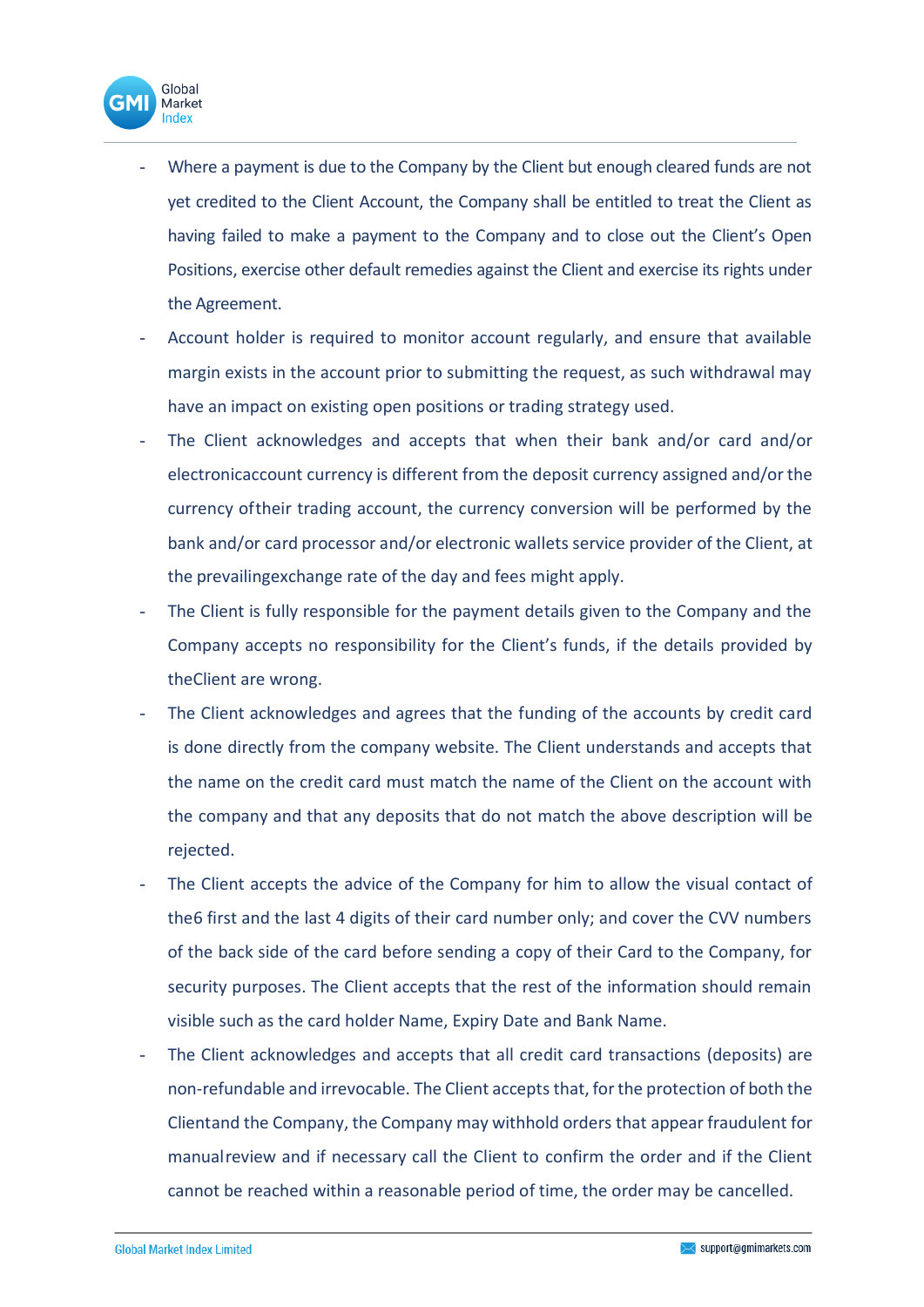

- The Client agrees that in any case of the Company confirming a fraudulent deposit made by the Client through any deposit method, the Company has the right to refund the deposited amount and/ or apply a zero balance and equity to the trading account ofthe said Client and/or close any trading account of the said Client and/or deny the withdrawal of any profits and/or the coverage of any loss and/or waive any liability related to any loss of the Client and/or reserve any legal right to take any legal action against the said Client at any jurisdiction.
- The Client further confirms and acknowledges that the right of the Chargeback shall not be permitted in cases when the Company has already executed a requested transaction.
- The Client confirms and acknowledges that due to the type of services and activities provided by the Company, the Client is not permitted to claim that the performance didnot correspond to a written description so as to cancel the services. Should the Client request the Chargeback claiming that the performance did not correspond as per the Client's instruction, the Client confirms and acknowledges that the Company has the right to provide any relevant entity/person, with the required documentation in regards to such Client's account(s), in order to prove any transactions/allegation.
- The Client confirms and acknowledges that the Company will not be held responsible regarding any delays that may occur in regards to Credit Card(s) transactions, caused by third parties, during the process of such transactions, or due to any other laws/impediments given or made in any jurisdiction at such given time of any such transactions.
- In the event of a dispute related to Chargeback, the Client agrees that the Company hasthe right to withhold the Chargeback in a reserve until the dispute is finalized. The Client understands and agrees that it may happen, as a consequence of the reserved Chargeback, that such Chargeback may reflect on any of the transaction(s) of the Client's account(s).
- The Client shall be liable for all and any costs paid to the credit card processor or bank(s), other parties, attorney's fees and other legal expenses, and the reasonable valueof the time that the Company spent on the matter, incurred during the process